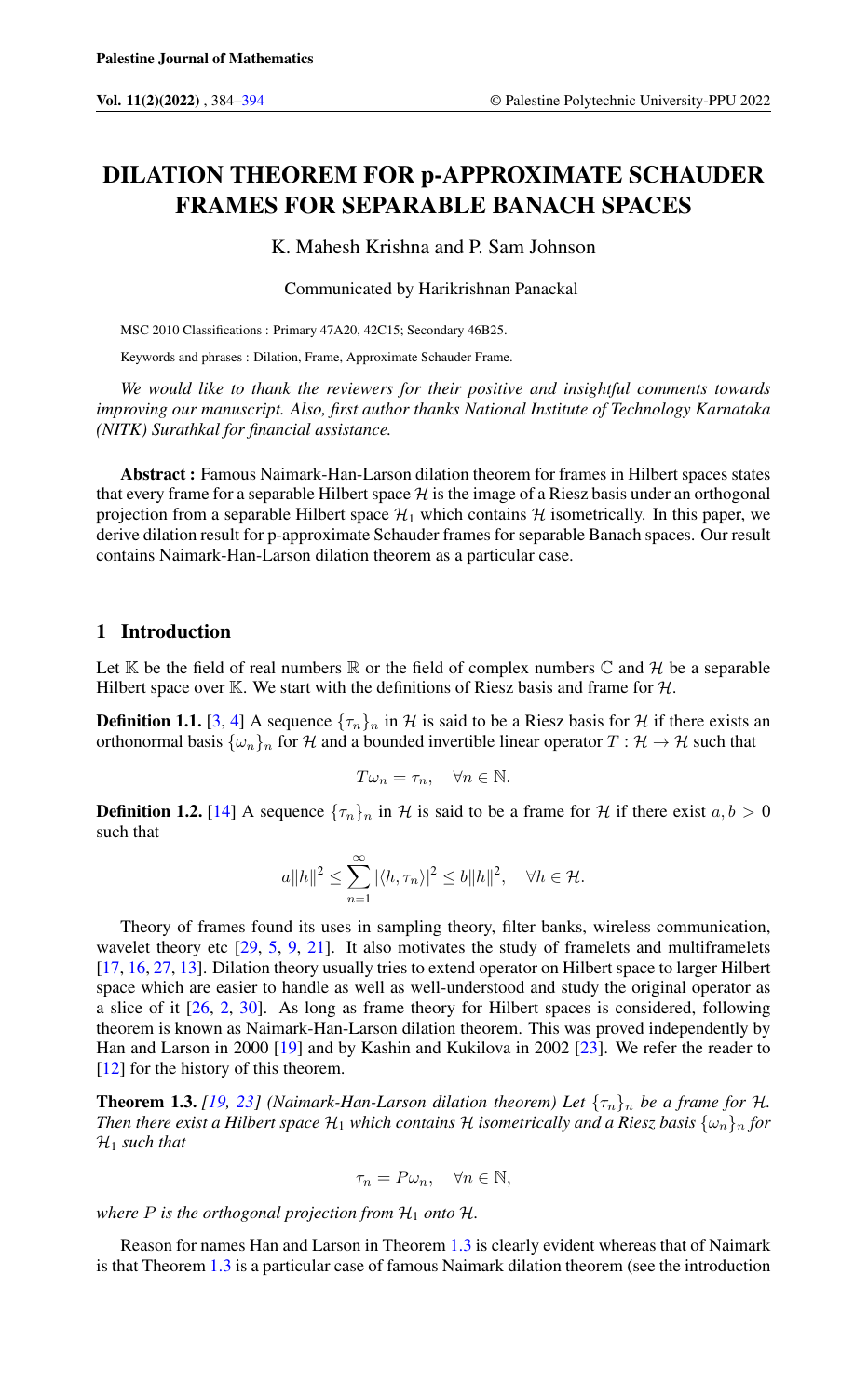of the paper  $[12]$ . To the best of our knowledge, proofs of Theorem [1.3](#page-0-0) can be found in [\[7\]](#page-9-13), [\[19\]](#page-9-11), [\[25\]](#page-10-5) and [\[12\]](#page-9-12). By the way, proofs of dilation theorem in the finite dimensional case can be found in [\[18\]](#page-9-14) and [\[8\]](#page-9-15). In this paper, we derive dilation theorem for p-approximate Schauder frames for separable Banach spaces (Theorem [2.13\)](#page-4-0). Theorem [1.3](#page-0-0) then becomes a particular case of Theorem [2.13.](#page-4-0)

#### 2 Dilation theorem for p-approximate Schauder frames

Following theorem is the fundamental result in frame theory for Hilbert spaces which motivates the definition of frames for Banach spaces.

<span id="page-1-2"></span>**Theorem 2.1.** [\[14,](#page-9-3) [19\]](#page-9-11) Let  $\{\tau_n\}_n$  be a frame for H. Then

(i) The map  $S_{\tau}$  :  $\mathcal{H} \ni h \mapsto \sum_{n=1}^{\infty} \langle h, \tau_n \rangle \tau_n \in \mathcal{H}$  is a well-defined bounded linear, positive and *invertible operator. Further,*

$$
\text{(general Fourier expansion)} \quad h = \sum_{n=1}^{\infty} \langle h, S_{\tau}^{-1} \tau_n \rangle \tau_n = \sum_{n=1}^{\infty} \langle h, \tau_n \rangle S_{\tau}^{-1} \tau_n, \quad \forall h \in \mathcal{H}. \tag{2.1}
$$

- (ii) *The map*  $\theta_{\tau}$  :  $\mathcal{H} \ni h \mapsto {\{\langle h, \tau_n \rangle\}}_n \in \ell^2(\mathbb{N})$  *is a well-defined bounded linear, injective operator.*
- (iii) *Adjoint of*  $\theta_{\tau}$  *is given by*  $\theta_{\tau}^* : \ell^2(\mathbb{N}) \ni \{a_n\}_n \mapsto \sum_{n=1}^{\infty} a_n \tau_n \in \mathcal{H}$  *which is surjective.*

(iv) 
$$
S_{\tau} = \theta_{\tau}^* \theta_{\tau}
$$
.

(v)  $P_{\tau} := \theta_{\tau} S_{\tau}^{-1} \theta_{\tau}^* : \ell^2(\mathbb{N}) \to \ell^2(\mathbb{N})$  *is an orthogonal projection onto*  $\theta_{\tau}(\mathcal{H})$ *.* 

Let X be a separable Banach space and  $\mathcal{X}^*$  be its dual. General Fourier expansion in Equation  $(2.1)$  allows to define the notion of Schauder frame for X.

**Definition 2.2.** [\[6\]](#page-9-16) Let  $\{\tau_n\}_n$  be a sequence in X and  $\{f_n\}_n$  be a sequence in  $\mathcal{X}^*$ . The pair  $({f_n}_n, {f_n}_n)$  is said to be a Schauder frame for X if

<span id="page-1-0"></span>
$$
x = \sum_{n=1}^{\infty} f_n(x)\tau_n, \quad \forall x \in \mathcal{X}.
$$

Notion of Schauder frame has a very natural generalization which is stated as below.

<span id="page-1-1"></span>**Definition 2.3.** [\[15,](#page-9-17) [31\]](#page-10-6) Let  $\{\tau_n\}_n$  be a sequence in X and  $\{f_n\}_n$  be a sequence in X<sup>\*</sup>. The pair  $({f_n}_n, {f_n}_n)$  is said to be an approximate Schauder frame (ASF) for X if

$$
S_{f,\tau}:\mathcal{X}\ni x\mapsto S_{f,\tau}x\coloneqq\sum_{n=1}^{\infty}f_n(x)\tau_n\in\mathcal{X}
$$

is a well-defined bounded linear, invertible operator.

Recently, a particular case of Definition [2.3](#page-1-1) was studied by same authors of this paper by defining p-approximate Schauder frames (p-ASFs).

**Definition 2.4.** [\[24\]](#page-10-7) An ASF  $({f_n}_n, {f_n}_n)$  for X is said to be p-ASF,  $p \in [1,\infty)$  if both the maps

$$
\theta_f: \mathcal{X} \ni x \mapsto \theta_f x := \{f_n(x)\}_n \in \ell^p(\mathbb{N}),
$$
  

$$
\theta_\tau: \ell^p(\mathbb{N}) \ni \{a_n\}_n \mapsto \theta_\tau \{a_n\}_n := \sum_{n=1}^\infty a_n \tau_n \in \mathcal{X}
$$

are well-defined bounded linear operators.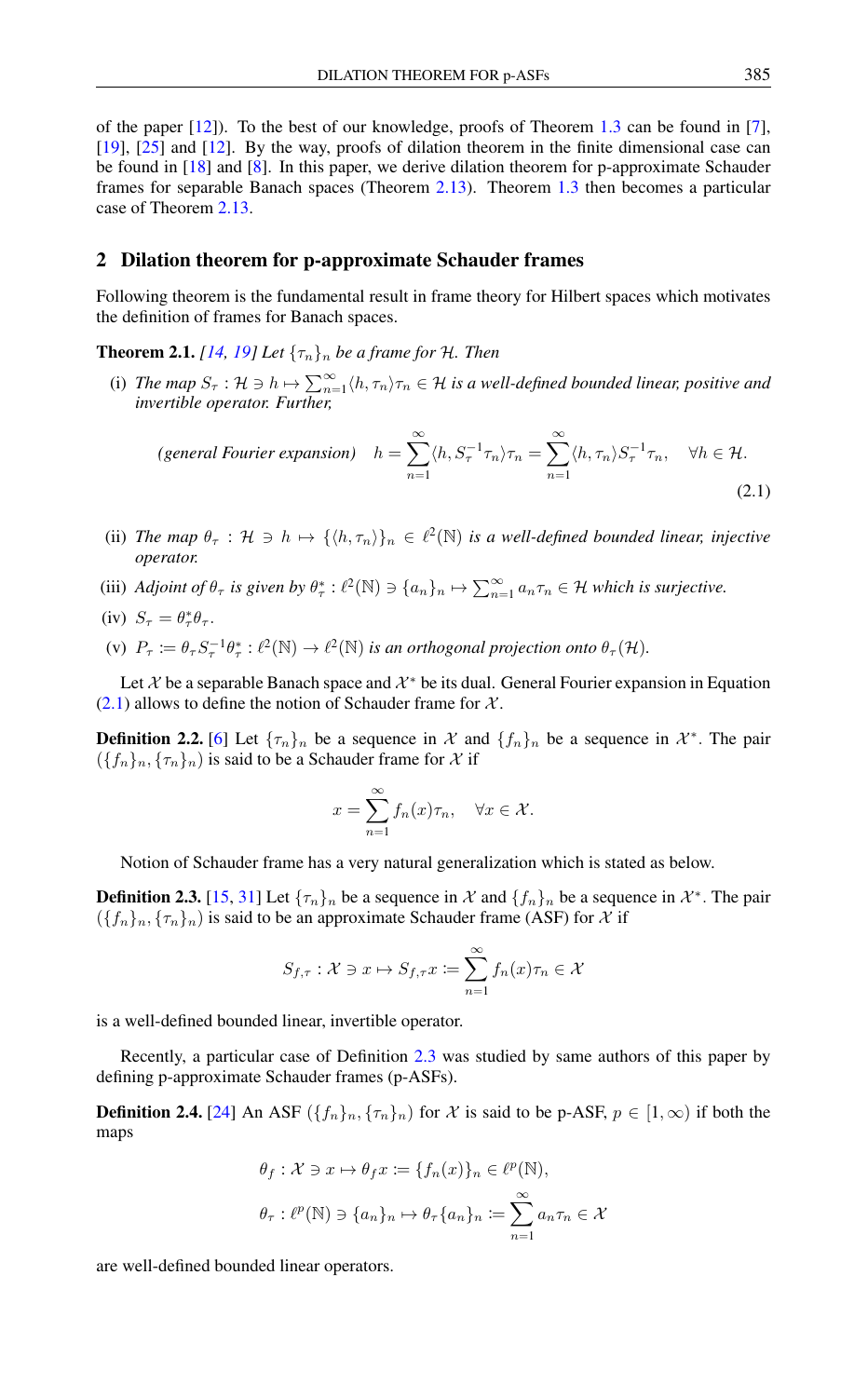Remark 2.5. It is known that every p-approximate Schauder frame is an approximate Schauder frame and every Schauder frame is an approximate Schauder frame. We now give an example to show that the set of all p-approximate Schauder frames is strictly smaller than the set of all approximate Schauder frames. Let  $\mathcal{X} = \mathbb{K}$ . Define  $\tau_n := \frac{1}{n^2}$ ,  $f_n(x) = x, \forall x \in \mathbb{K}$ ,  $\forall n \in \mathbb{N}$ . Then  $\sum_{n=1}^{\infty} f_n(x) \tau_n = \frac{\pi^2}{6}$  $\frac{\pi^2}{6}x, \forall x \in \mathbb{K}$ . Therefore  $(\{f_n\}_n, \{\tau_n\}_n)$  is an approximate Schauder frame for X. Let  $x \in \mathbb{K}$  be a non-zero element. Then for every  $p \in [1, \infty)$ ,

$$
\sum_{n=1}^{m} |f_n(x)|^p = m|x|^p \to \infty \quad \text{as} \quad m \to \infty.
$$

Thus  $\{f_n(x)\}_n \notin \ell^p(\mathbb{N})$  for any  $p \in [1,\infty)$  and hence  $(\{f_n\}_n, \{\tau_n\}_n)$  is not a p-ASF for any  $p \in [1,\infty)$ . It is noted that there is a bijection between the set of approximate Schauder frames and the set of all Schauder frames (for instance, Lemma 3.1 in [\[15\]](#page-9-17)).

Advantage of p-ASF is that it gives a result similar to that of Theoerm [2.1.](#page-1-2)

**Theorem 2.6.** [\[24\]](#page-10-7) Let  $({f_n}_n, {f_n}_n)$  be a p-ASF for X. Then

 $\overline{m}$ 

(i) *We have*

$$
x = \sum_{n=1}^{\infty} (f_n S_{f,\tau}^{-1})(x) \tau_n = \sum_{n=1}^{\infty} f_n(x) S_{f,\tau}^{-1} \tau_n, \quad \forall x \in \mathcal{X}.
$$

- (ii) *The map*  $\theta_f : \mathcal{X} \ni x \mapsto \{f_n(x)\}_n \in \ell^p(\mathbb{N})$  *is injective.*
- (iii) *The map*  $\theta_{\tau} : \ell^p(\mathbb{N}) \ni \{a_n\}_n \mapsto \sum_{n=1}^{\infty} a_n \tau_n \in \mathcal{X}$  *is surjective.*
- (iv)  $S_{f,\tau} = \theta_\tau \theta_f$ .
- (v)  $P_{f,\tau} \coloneqq \theta_f S_{f,\tau}^{-1} \theta_{\tau} : \ell^p(\mathbb{N}) \to \ell^p(\mathbb{N})$  is a projection onto  $\theta_f(\mathcal{X})$ .

In order to derive the dilation result we must have a notion of Riesz basis for Banach space. There are various characterizations for Riesz bases for Hilbert spaces (see Theorem 5.5.4 in [\[10\]](#page-9-18), Theorem 7.13 in [\[20\]](#page-9-19), and a recent generalization by Stoeva in [\[28\]](#page-10-8)) but they use (implicitly or explicitly) inner product structures and orthonormal bases. These characterizations lead to the notion of p-Riesz basis for Banach spaces using a single sequence in the Banach space (see  $[1, 11]$  $[1, 11]$  $[1, 11]$  but we do not consider that in this paper.

To define the notion of Riesz basis, which is compatible with Hilbert space situation, we first derive an operator-theoretic characterization for Riesz basis in Hilbert spaces, which does not use the inner product of Hilbert space. To do so, we need a result from Hilbert space frame theory.

<span id="page-2-0"></span>**Theorem 2.7.** [\[22\]](#page-10-9) *(Holub's theorem)* A sequence  $\{\tau_n\}_n$  *in* H *is a frame for* H *if and only if there exists a surjective bounded linear operator*  $T : \ell^2(\mathbb{N}) \to \mathcal{H}$  *such that*  $Te_n = \tau_n$ , for all  $n \in \mathbb{N}$ , where  $\{e_n\}_n$  is the standard orthonormal basis for  $\ell^2(\mathbb{N})$ .

In the sequel, given a space  $\mathcal{X}$ , by  $I_{\mathcal{X}}$  we mean the identity mapping on  $\mathcal{X}$ .

<span id="page-2-1"></span>**Theorem 2.8.** For sequence  $\{\tau_n\}_n$  in H, the following are equivalent.

- (i)  ${\{\tau_n\}_n}$  *is a Riesz basis for H.*
- (ii)  $\{\tau_n\}_n$  *is a frame for* H *and*

<span id="page-2-2"></span>
$$
\theta_{\tau} S_{\tau}^{-1} \theta_{\tau}^* = I_{\ell^2(\mathbb{N})}. \tag{2.2}
$$

*Proof.* (i)  $\implies$  (ii). It is well-known that a Riesz basis is a frame (for instance, see Proposition 3.3.5 in [\[10\]](#page-9-18)). Now there exist an orthonormal basis  $\{\omega_n\}_n$  for H and bounded invertible operator  $T : \mathcal{H} \to \mathcal{H}$  such that  $T \omega_n = \tau_n$ , for all  $n \in \mathbb{N}$ . We then have

$$
S_{\tau}h = \sum_{n=1}^{\infty} \langle h, \tau_n \rangle \tau_n = \sum_{n=1}^{\infty} \langle h, T\omega_n \rangle T\omega_n
$$
  
=  $T \left( \sum_{n=1}^{\infty} \langle T^*h, \omega_n \rangle \omega_n \right) = TT^*h, \quad \forall h \in \mathcal{H}.$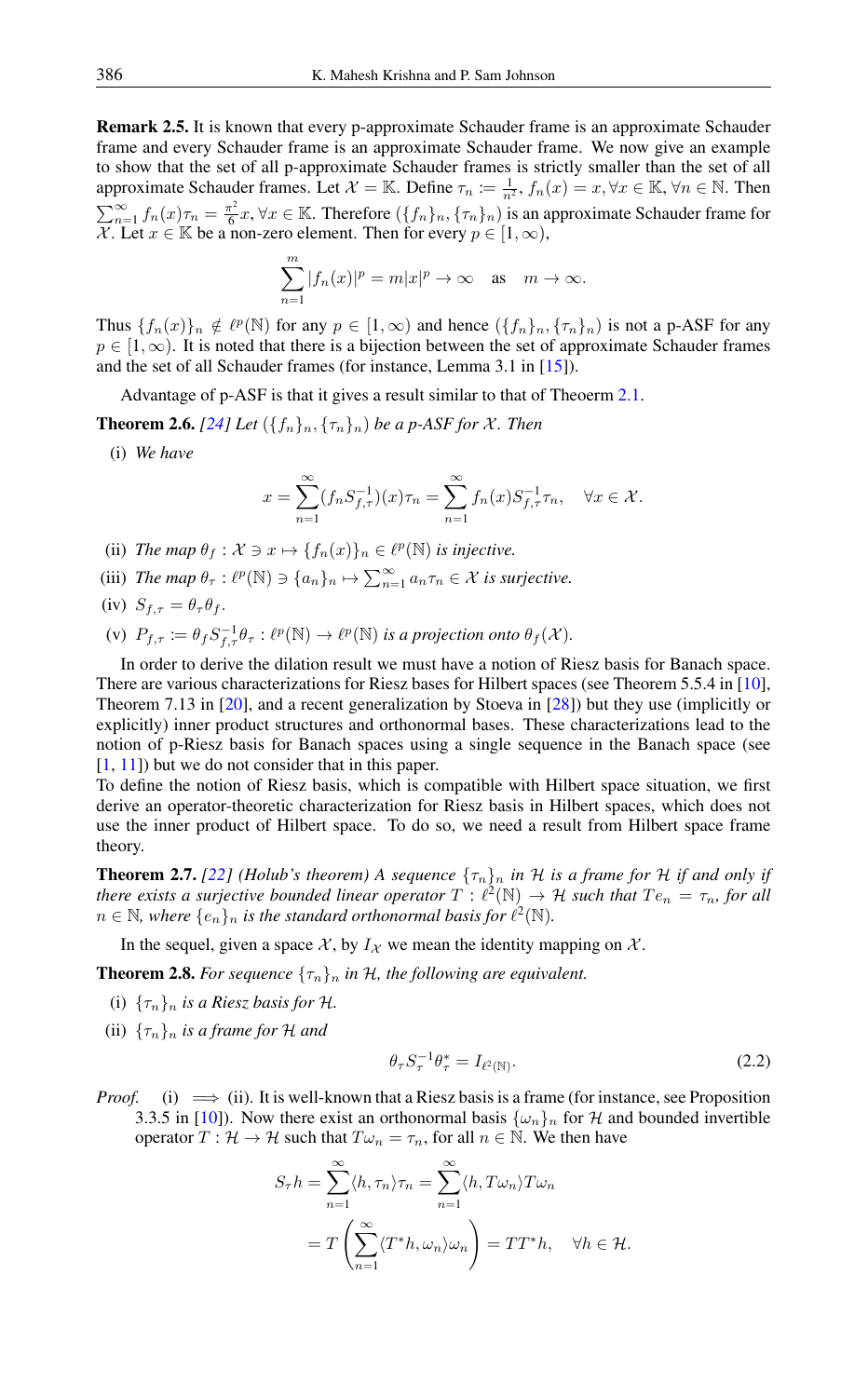Therefore

$$
\theta_{\tau} S_{\tau}^{-1} \theta_{\tau}^{*} \{a_{n}\}_{n} = \theta_{\tau} (TT^{*})^{-1} \theta_{\tau}^{*} \{a_{n}\}_{n} = \theta_{\tau} (T^{*})^{-1} T^{-1} \theta_{\tau}^{*} \{a_{n}\}_{n}
$$
  
\n
$$
= \theta_{\tau} (T^{*})^{-1} T^{-1} \left( \sum_{n=1}^{\infty} a_{n} \tau_{n} \right) = \theta_{\tau} (T^{*})^{-1} T^{-1} \left( \sum_{n=1}^{\infty} a_{n} T \omega_{n} \right)
$$
  
\n
$$
= \theta_{\tau} \left( \sum_{n=1}^{\infty} a_{n} (T^{*})^{-1} \omega_{n} \right) = \sum_{k=1}^{\infty} \left( \sum_{n=1}^{\infty} a_{n} (T^{*})^{-1} \omega_{n}, \tau_{k} \right) e_{k}
$$
  
\n
$$
= \sum_{k=1}^{\infty} \left( \sum_{n=1}^{\infty} a_{n} (T^{*})^{-1} \omega_{n}, T \omega_{k} \right) e_{k}
$$
  
\n
$$
= \sum_{k=1}^{\infty} \left( \sum_{n=1}^{\infty} a_{n} \omega_{n}, \omega_{k} \right) e_{k} = \{a_{k}\}_{k}, \quad \forall \{a_{n}\}_{n} \in \ell^{2}(\mathbb{N}).
$$

(ii)  $\implies$  (i). From Holub's theorem (Theorem [2.7\)](#page-2-0), there exists a surjective bounded linear operator  $T: \ell^2(\mathbb{N}) \to \mathcal{H}$  such that  $Te_n = \tau_n$ , for all  $n \in \mathbb{N}$ . Since all separable Hilbert spaces are isometrically isomorphic to one another and orthonormal bases map into orthonormal bases, without loss of generality we may assume that  ${e_n}_n$  is an orthonormal basis for  $H$ and the domain of  $T$  is  $H$ . It now reduces in showing  $T$  is invertible. Since  $T$  is already surjective, to show it is invertible, it suffices to show it is injective. Let  $\{a_n\}_n \in \ell^2(\mathbb{N})$ . Then  $\{a_n\}_n = \theta_\tau (S_\tau^{-1} \theta_\tau^* \{a_n\}_n)$ . Hence  $\theta_\tau$  is surjective. We now find

$$
\theta_{\tau}h = \sum_{n=1}^{\infty} \langle h, \tau_n \rangle e_n = \sum_{n=1}^{\infty} \langle h, T e_n \rangle e_n = T^*h, \quad \forall h \in \mathcal{H}.
$$

Therefore

$$
\text{Ker } (T) = T^*(\mathcal{H})^{\perp} = \theta_{\tau}(\mathcal{H})^{\perp} = \mathcal{H}^{\perp} = \{0\}.
$$

Hence  $T$  is injective.

Theorem [2.8](#page-2-1) leads to the following definition of p-approximate Riesz basis.

**Definition 2.9.** A pair  $(\{f_n\}_n, \{\tau_n\}_n)$  is said to be a p-approximate Riesz basis for X if it is a p-ASF for  $\mathcal X$  and  $\theta_f S_{f,\tau}^{-1} \theta_\tau = I_{\ell^p(\mathbb N)}$ .

**Example 2.10.** Let X be a Banach space which admits a Schauder basis  $\{\omega_n\}_n$  and let  $\{\zeta_n\}_n$ be the coordinate functionals associated with  $\{e_n\}_n$ . Let  $U, V : \mathcal{X} \to \mathcal{X}$  be bounded linear operators such that  $VU$  is invertible. Define

$$
f_n := \zeta_n U, \quad \tau_n := V \omega_n, \quad \forall n \in \mathbb{N}.
$$

Then  $({f_n}_n, {f_n}_n)$  is an approximate Schauder frame for X. If  $VU = I_{\mathcal{X}}$ , then  $({f_n}_n, {f_n}_n)$ is a Schauder frame for  $\mathcal{X}$ .

<span id="page-3-0"></span>**Example 2.11.** Let  $p \in [1, \infty)$  and  $U: \mathcal{X} \to \ell^p(\mathbb{N}), V: \ell^p(\mathbb{N}) \to \mathcal{X}$  be bounded linear operators such that VU is invertible. Let  $\{e_n\}_n$  denote the canonical Schauder basis for  $\ell^p(\mathbb{N})$  and  $\{\zeta_n\}_n$ denote the coordinate functionals associated with  $\{e_n\}_n$  respectively. Define

$$
f_n \coloneqq \zeta_n U, \quad \tau_n \coloneqq V e_n, \quad \forall n \in \mathbb{N}.
$$

Then  $({f_n}_n, {f_n}_n)$  is a p-ASF for X.

<span id="page-3-1"></span>**Example 2.12.** Let  $p \in [1, \infty)$  and  $U: \mathcal{X} \to \ell^p(\mathbb{N}), V: \ell^p(\mathbb{N}) \to \mathcal{X}$  be bounded invertible linear operators. Let  $\{e_n\}_n$ ,  $\{\zeta_n\}_n$ ,  $\{f_n\}_n$ , and  $\{\tau_n\}_n$  be as in Example [2.11.](#page-3-0) Then  $(\{f_n\}_n, \{\tau_n\}_n)$  is a p-approximate Riesz basis for  $X$ .

 $\Box$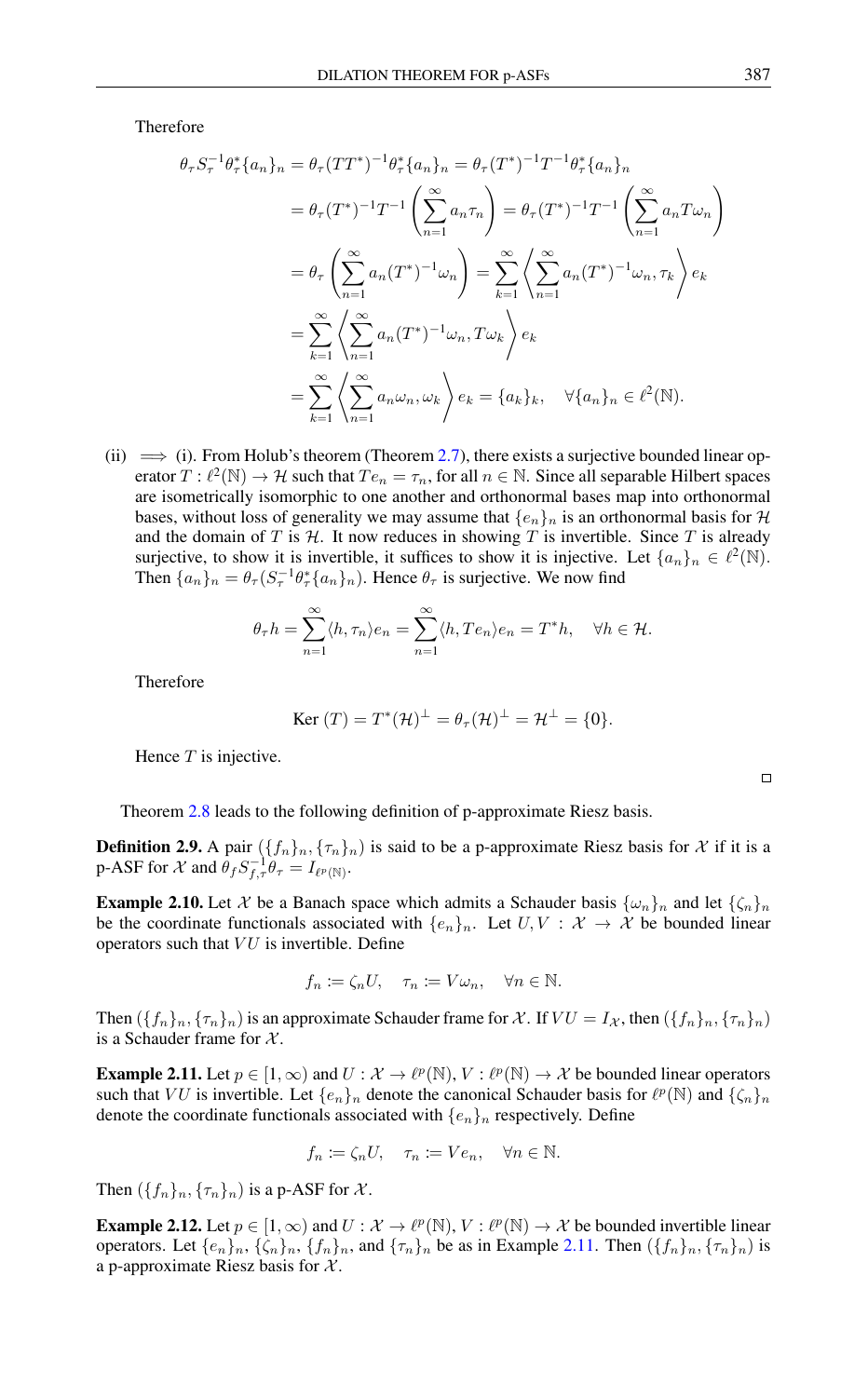We now derive the dilation theorem.

<span id="page-4-0"></span>**Theorem 2.13.** *(Dilation theorem)* Let  $({f_n}_n, { {\tau_n}_n})$  *be a p-ASF for X. Then there exist a Banach space*  $\mathcal{X}_1$  *which contains*  $\mathcal X$  *isometrically and a p-approximate Riesz basis*  $(\{g_n\}_n, \{\omega_n\}_n)$ *for*  $\mathcal{X}_1$  *such that* 

$$
f_n = g_n P_{|\mathcal{X}}, \quad \tau_n = P \omega_n, \quad \forall n \in \mathbb{N},
$$

*where*  $P: \mathcal{X}_1 \to \mathcal{X}$  *is an onto projection.* 

*Proof.* Let  $\{e_n\}_n$  denote the standard Schauder basis for  $\ell^p(\mathbb{N})$  and let  $\{\zeta_n\}_n$  denote the coordinate functionals associated with  $\{e_n\}_n$ . Define

$$
\mathcal{X}_1 \coloneqq \mathcal{X} \oplus (I_{\ell^p(\mathbb{N})} - P_{f,\tau})(\ell^p(\mathbb{N})), \quad P: \mathcal{X}_1 \ni x \oplus y \mapsto x \oplus 0 \in \mathcal{X}_1
$$

and

$$
\omega_n := \tau_n \oplus (I_{\ell^p(\mathbb{N})} - P_{f,\tau})e_n \in \mathcal{X}_1, \qquad g_n := f_n \oplus \zeta_n (I_{\ell^p(\mathbb{N})} - P_{f,\tau}) \in \mathcal{X}_1^*, \quad \forall n \in \mathbb{N}.
$$

Then clearly  $X_1$  contains X isometrically,  $P : X_1 \to X$  is an onto projection and

$$
(g_n P_{|\mathcal{X}})(x) = g_n(P_{|\mathcal{X}}x) = g_n(x) = (f_n \oplus \zeta_n(I_{\ell^p(\mathbb{N})} - P_{f,\tau}))(x \oplus 0) = f_n(x), \quad \forall x \in \mathcal{X},
$$
  

$$
P\omega_n = P(\tau_n \oplus (I_{\ell^p(\mathbb{N})} - P_{f,\tau})e_n) = \tau_n, \quad \forall n \in \mathbb{N}.
$$

Since the operator  $I_{\ell^p(\mathbb{N})} - P_{f,\tau}$  is idempotent, it follows that  $(I_{\ell^p(\mathbb{N})} - P_{f,\tau}) (\ell^p(\mathbb{N}))$  is a closed subspace of  $\ell^p(\mathbb{N})$  and hence a Banach space. Therefore  $\mathcal{X}_1$  is a Banach space. Let  $x \oplus y \in \mathcal{X}_1$ and we shall write  $y = \{a_n\}_n \in \ell^p(\mathbb{N})$ . We then see that

$$
\sum_{n=1}^{\infty} (\zeta_n (I_{\ell^p(\mathbb{N})} - P_{f,\tau}))(y)\tau_n = \sum_{n=1}^{\infty} \zeta_n (y)\tau_n - \sum_{n=1}^{\infty} \zeta_n (P_{f,\tau}(y))\tau_n \n= \sum_{n=1}^{\infty} \zeta_n (\{a_k\}_k)\tau_n - \sum_{n=1}^{\infty} \zeta_n (\theta_f S_{f,\tau}^{-1} \theta_\tau (\{a_k\}_k))\tau_n \n= \sum_{n=1}^{\infty} a_n \tau_n - \sum_{n=1}^{\infty} \zeta_n \left(\theta_f S_{f,\tau}^{-1} \left(\sum_{k=1}^{\infty} a_k \tau_k\right)\right) \tau_n = \sum_{n=1}^{\infty} a_n \tau_n - \sum_{n=1}^{\infty} \zeta_n \left(\sum_{k=1}^{\infty} a_k \theta_f S_{f,\tau}^{-1} \tau_k\right) \tau_n \n= \sum_{n=1}^{\infty} a_n \tau_n - \sum_{n=1}^{\infty} \zeta_n \left(\sum_{k=1}^{\infty} a_k \sum_{r=1}^{\infty} f_r (S_{f,\tau}^{-1} \tau_k) e_r\right) \tau_n \n= \sum_{n=1}^{\infty} a_n \tau_n - \sum_{n=1}^{\infty} \sum_{k=1}^{\infty} a_k \sum_{r=1}^{\infty} f_r (S_{f,\tau}^{-1} \tau_k) \zeta_n (e_r) \tau_n \n= \sum_{n=1}^{\infty} a_n \tau_n - \sum_{n=1}^{\infty} \sum_{k=1}^{\infty} a_k f_n (S_{f,\tau}^{-1} \tau_k) \tau_n = \sum_{n=1}^{\infty} a_n \tau_n - \sum_{k=1}^{\infty} a_k \tau_k = 0
$$
 and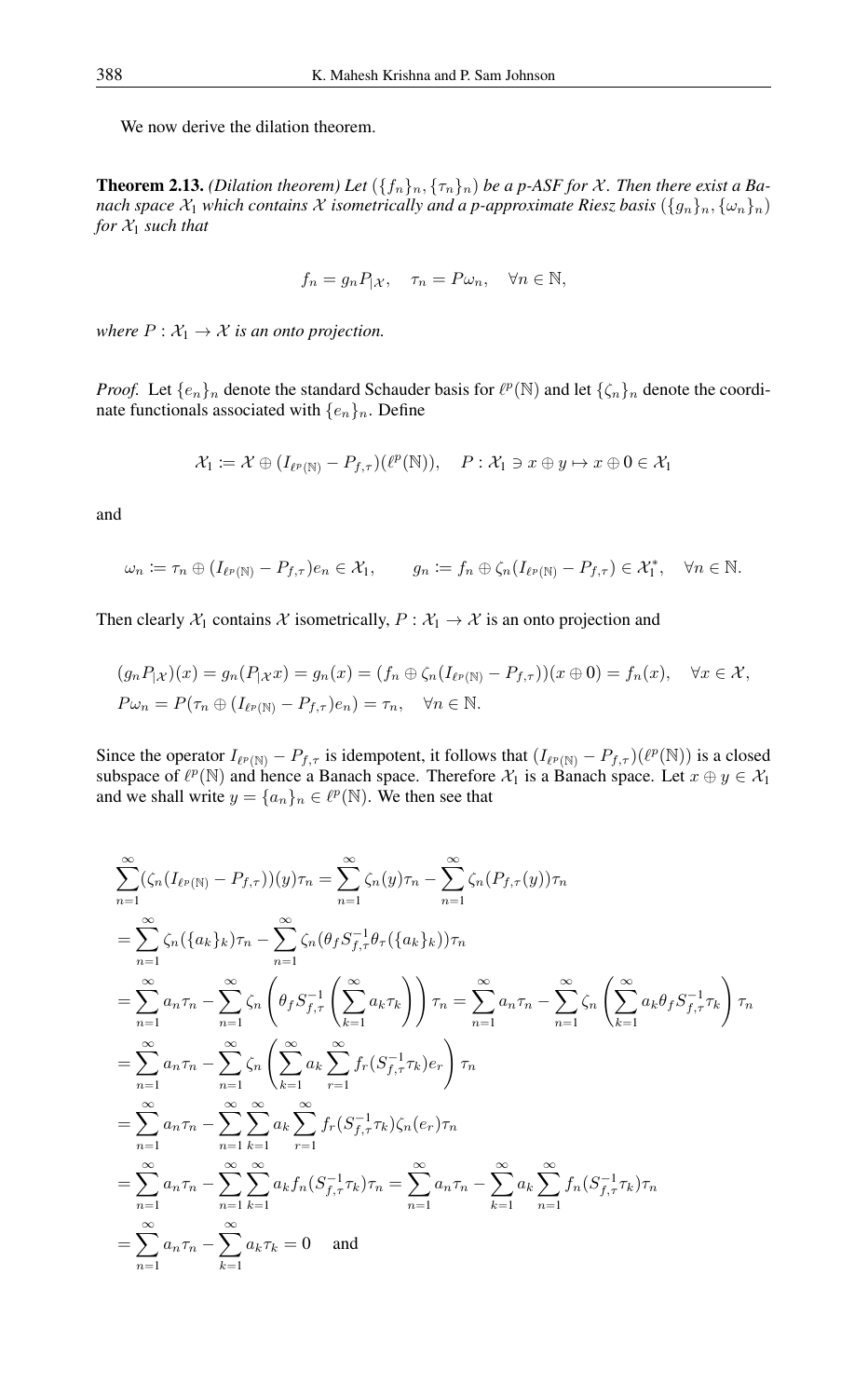$$
\sum_{n=1}^{\infty} f_n(x) (I_{\ell^p(\mathbb{N})} - P_{f,\tau}) e_n = \sum_{n=1}^{\infty} f_n(x) e_n - \sum_{n=1}^{\infty} f_n(x) P_{f,\tau} e_n
$$
  
\n
$$
= \sum_{n=1}^{\infty} f_n(x) e_n - \sum_{n=1}^{\infty} f_n(x) \theta_f S_{f,\tau}^{-1} \theta_\tau e_n = \sum_{n=1}^{\infty} f_n(x) e_n - \sum_{n=1}^{\infty} f_n(x) \theta_f S_{f,\tau}^{-1} \tau_n
$$
  
\n
$$
= \sum_{n=1}^{\infty} f_n(x) e_n - \sum_{n=1}^{\infty} f_n(x) \sum_{k=1}^{\infty} f_k(S_{f,\tau}^{-1} \tau_n) e_k = \sum_{n=1}^{\infty} f_n(x) e_n - \sum_{n=1}^{\infty} \sum_{k=1}^{\infty} f_n(x) f_k(S_{f,\tau}^{-1} \tau_n) e_k
$$
  
\n
$$
= \sum_{n=1}^{\infty} f_n(x) e_n - \sum_{k=1}^{\infty} \sum_{n=1}^{\infty} f_n(x) f_k(S_{f,\tau}^{-1} \tau_n) e_k = \sum_{n=1}^{\infty} f_n(x) e_n - \sum_{k=1}^{\infty} f_k \left( \sum_{n=1}^{\infty} f_n(x) S_{f,\tau}^{-1} \tau_n \right) e_k
$$
  
\n
$$
= \sum_{n=1}^{\infty} f_n(x) e_n - \sum_{k=1}^{\infty} f_k(x) e_k = 0.
$$

By using previous two calculations, we get

$$
S_{g,\omega}(x \oplus y) = \sum_{n=1}^{\infty} g_n(x \oplus y)\omega_n = \sum_{n=1}^{\infty} (f_n \oplus \zeta_n (I_{\ell^p(\mathbb{N})} - P_{f,\tau}))(x \oplus y)(\tau_n \oplus (I_{\ell^p(\mathbb{N})} - P_{f,\tau})e_n)
$$
  
\n
$$
= \sum_{n=1}^{\infty} (f_n(x) + (\zeta_n (I_{\ell^p(\mathbb{N})} - P_{f,\tau}))(y))(\tau_n \oplus (I_{\ell^p(\mathbb{N})} - P_{f,\tau})e_n)
$$
  
\n
$$
= \left(\sum_{n=1}^{\infty} f_n(x)\tau_n + \sum_{n=1}^{\infty} (\zeta_n (I_{\ell^p(\mathbb{N})} - P_{f,\tau}))(y)\tau_n\right) \oplus
$$
  
\n
$$
\left(\sum_{n=1}^{\infty} f_n(x)(I_{\ell^p(\mathbb{N})} - P_{f,\tau})e_n + \sum_{n=1}^{\infty} (\zeta_n (I_{\ell^p(\mathbb{N})} - P_{f,\tau}))(y)(I_{\ell^p(\mathbb{N})} - P_{f,\tau})e_n\right)
$$
  
\n
$$
= (S_{f,\tau}x + 0) \oplus \left(0 + (I_{\ell^p(\mathbb{N})} - P_{f,\tau})\sum_{n=1}^{\infty} \zeta_n((I_{\ell^p(\mathbb{N})} - P_{f,\tau})y)e_n\right)
$$
  
\n
$$
= S_{f,\tau}x \oplus (I_{\ell^p(\mathbb{N})} - P_{f,\tau})(I_{\ell^p(\mathbb{N})} - P_{f,\tau})y = S_{f,\tau}x \oplus (I_{\ell^p(\mathbb{N})} - P_{f,\tau})y
$$
  
\n
$$
= (S_{f,\tau} \oplus (I_{\ell^p(\mathbb{N})} - P_{f,\tau}))(x \oplus y).
$$

Since the operator  $I_{\ell^p(\mathbb{N})} - P_{f,\tau}$  is idempotent,  $I_{\ell^p(\mathbb{N})} - P_{f,\tau}$  becomes the identity operator on the space  $(I_{\ell^p(\mathbb{N})} - P_{f,\tau})(\ell^p(\mathbb{N}))$ . Hence we get that the operator  $S_{g,\omega} = S_{f,\tau} \oplus (I_{\ell^p(\mathbb{N})} - P_{f,\tau})$ is bounded invertible from  $\mathcal{X}_1$  onto itself. We next show that  $(\{g_n\}_n, \{\omega_n\}_n)$  is a p-approximate Riesz basis for  $X_1$ . For this, first we find  $\theta_g$  and  $\theta_\omega$ . Consider

$$
\theta_g(x \oplus y) = \{g_n(x \oplus y)\}_n = \{ (f_n \oplus \zeta_n(I_{\ell^p(\mathbb{N})} - P_{f,\tau}))(x \oplus y) \}_n
$$
  
=  $\{f_n(x) + \zeta_n((I_{\ell^p(\mathbb{N})} - P_{f,\tau})y)\}_n = \{f_n(x)\}_n + \{\zeta_n((I_{\ell^p(\mathbb{N})} - P_{f,\tau})y)\}_n$   
=  $\theta_f x + \sum_{n=1}^{\infty} \zeta_n((I_{\ell^p(\mathbb{N})} - P_{f,\tau})y)e_n = \theta_f x + (I_{\ell^p(\mathbb{N})} - P_{f,\tau})y, \quad \forall x \oplus y \in \mathcal{X}_1$ 

and

$$
\theta_{\omega}\{a_n\}_n = \sum_{n=1}^{\infty} a_n \omega_n = \sum_{n=1}^{\infty} a_n (\tau_n \oplus (I_{\ell^p(\mathbb{N})} - P_{f,\tau})e_n)
$$
  
= 
$$
\left(\sum_{n=1}^{\infty} a_n \tau_n\right) \oplus \left(\sum_{n=1}^{\infty} a_n (I_{\ell^p(\mathbb{N})} - P_{f,\tau})e_n\right)
$$
  
= 
$$
\theta_{\tau}\{a_n\}_n \oplus (I_{\ell^p(\mathbb{N})} - P_{f,\tau})\left(\sum_{n=1}^{\infty} a_n e_n\right)
$$
  
= 
$$
\theta_{\tau}\{a_n\}_n \oplus (I_{\ell^p(\mathbb{N})} - P_{f,\tau})\{a_n\}_n, \quad \forall \{a_n\}_n \in \ell^p(\mathbb{N}).
$$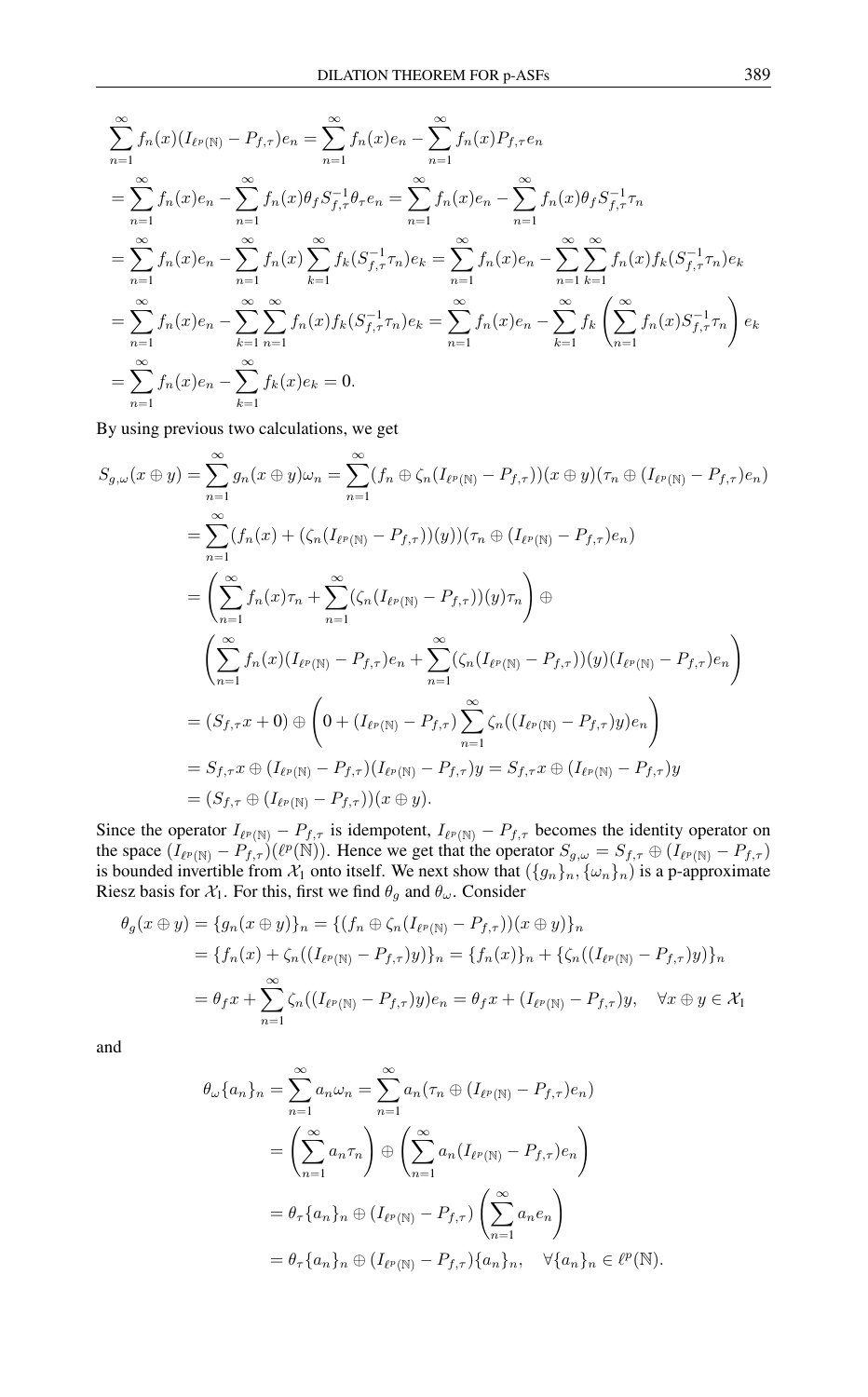Therefore

$$
P_{g,\omega}\{a_n\}_n = \theta_g S_{g,\omega}^{-1} \theta_{\omega} \{a_n\}_n = \theta_g S_{g,\omega}^{-1} (\theta_\tau \{a_n\}_n \oplus (I_{\ell^p(\mathbb{N})} - P_{f,\tau})\{a_n\}_n)
$$
  
\n
$$
= \theta_g (S_{f,\tau}^{-1} \oplus (I_{\ell^p(\mathbb{N})} - P_{f,\tau})) (\theta_\tau \{a_n\}_n \oplus (I_{\ell^p(\mathbb{N})} - P_{f,\tau})\{a_n\}_n)
$$
  
\n
$$
= \theta_g (S_{f,\tau}^{-1} \theta_\tau \{a_n\}_n \oplus (I_{\ell^p(\mathbb{N})} - P_{f,\tau})^2 \{a_n\}_n)
$$
  
\n
$$
= \theta_g (S_{f,\tau}^{-1} \theta_\tau \{a_n\}_n \oplus (I_{\ell^p(\mathbb{N})} - P_{f,\tau})\{a_n\}_n)
$$
  
\n
$$
= \theta_f (S_{f,\tau}^{-1} \theta_\tau \{a_n\}_n) + (I_{\ell^p(\mathbb{N})} - P_{f,\tau}) (I_{\ell^p(\mathbb{N})} - P_{f,\tau})\{a_n\}_n
$$
  
\n
$$
= P_{f,\tau} \{a_n\}_n + (I_{\ell^p(\mathbb{N})} - P_{f,\tau})\{a_n\}_n = \{a_n\}_n, \quad \forall \{a_n\}_n \in \ell^p(\mathbb{N}).
$$

Following dilation result of Han and Larson [\[19\]](#page-9-11) is a particular case of Theorem [2.13.](#page-4-0)

**Corollary 2.14.** *[\[19,](#page-9-11) [23\]](#page-10-4) Let*  $\{\tau_n\}_n$  *be a frame for* H. Then there exist a Hilbert space  $\mathcal{H}_1$  which *contains* H *isometrically and a Riesz basis*  $\{\omega_n\}_n$  *for*  $\mathcal{H}_1$  *such that* 

$$
\tau_n = P\omega_n, \quad \forall n \in \mathbb{N},
$$

*where*  $P$  *is the orthogonal projection from*  $H_1$  *onto*  $H$ *. Proof.* Let  $\{\tau_n\}_n$  be a frame for H. Define

$$
f_n: \mathcal{H} \ni h \mapsto f_n(h) \coloneqq \langle h, \tau_n \rangle \in \mathbb{K}, \quad \forall n \in \mathbb{N}.
$$

Then  $\theta_f = \theta_{\tau}$ . Note that  $(\{f_n\}_n, \{\tau_n\}_n)$  is a 2-approximate frame for H. Theorem [2.13](#page-4-0) now says that there exist a Banach space  $\mathcal{X}_1$  which contains  $\mathcal H$  isometrically and a 2-approximate Riesz basis  $(\{g_n\}_n, \{\omega_n\}_n)$  for  $\mathcal{X}_1 = \mathcal{H} \oplus (I_{\ell^2(\mathbb{N})} - P_\tau)(\ell^2(\mathbb{N}))$  such that

$$
f_n = g_n P_{|\mathcal{H}}, \quad \tau_n = P \omega_n, \quad \forall n \in \mathbb{N},
$$

where  $P: \mathcal{X}_1 \to \mathcal{H}$  is an onto projection. Since  $(I_{\ell^2(\mathbb{N})} - P_{\tau})(\ell^2(\mathbb{N}))$  is a closed subspace of the Hilbert space  $\ell^2(\mathbb{N})$ ,  $\mathcal{X}_1$  now becomes a Hilbert space. From the definition of the operator F we get that it is an orthogonal projection. Now to prove Theorem [1.3,](#page-0-0) we are left with proving  ${\{\omega_n\}_n}$  is a Riesz basis for  $\mathcal{X}_1$ . To show  ${\{\omega_n\}_n}$  is a Riesz basis for  $\mathcal{X}_1$ , we use Theorem [2.8.](#page-2-1) Since  ${\lbrace \tau_n \rbrace_n}$  is a frame for H there exist  $a, b > 0$  such that

$$
a||h||^2 \le \sum_{n=1}^{\infty} |\langle h, \tau_n \rangle|^2 \le b||h||^2, \quad \forall h \in \mathcal{H}.
$$

Let  $h \oplus (I_{\ell^2(\mathbb{N})} - P_{f,\tau})\{a_k\}_k \in \mathcal{X}_1$ . Then by noting  $b \ge 1$ , we get

$$
\sum_{n=1}^{\infty} |\langle h \oplus (I_{\ell^2(\mathbb{N})} - P_{\tau}) \{a_k\}_k, \omega_n \rangle|^2 = \sum_{n=1}^{\infty} |\langle h \oplus (I_{\ell^2(\mathbb{N})} - P_{\tau}) \{a_k\}_k, \tau_n \oplus (I_{\ell^2(\mathbb{N})} - P_{\tau}) e_n \rangle|^2
$$
  
\n
$$
= \sum_{n=1}^{\infty} |\langle h, \tau_n \rangle|^2 + \sum_{n=1}^{\infty} |\langle (I_{\ell^2(\mathbb{N})} - P_{\tau}) \{a_k\}_k, (I_{\ell^2(\mathbb{N})} - P_{\tau}) e_n \rangle|^2
$$
  
\n
$$
= \sum_{n=1}^{\infty} |\langle h, \tau_n \rangle|^2 + \sum_{n=1}^{\infty} |\langle (I_{\ell^2(\mathbb{N})} - P_{\tau}) \{a_k\}_k, e_n \rangle|^2
$$
  
\n
$$
= \sum_{n=1}^{\infty} |\langle h, \tau_n \rangle|^2 + \sum_{n=1}^{\infty} |\langle (I_{\ell^2(\mathbb{N})} - P_{\tau}) \{a_k\}_k, e_n \rangle|^2
$$
  
\n
$$
= \sum_{n=1}^{\infty} |\langle h, \tau_n \rangle|^2 + ||(I_{\ell^2(\mathbb{N})} - P_{\tau}) \{a_k\}_k||^2
$$
  
\n
$$
\leq b ||h||^2 + ||(I_{\ell^2(\mathbb{N})} - P_{\tau}) \{a_k\}_k||^2
$$
  
\n
$$
\leq b (||h||^2 + ||(I_{\ell^2(\mathbb{N})} - P_{\tau}) \{a_k\}_k||^2)
$$
  
\n
$$
= b ||h \oplus (I_{\ell^2(\mathbb{N})} - P_{\tau}) \{a_k\}_k||^2.
$$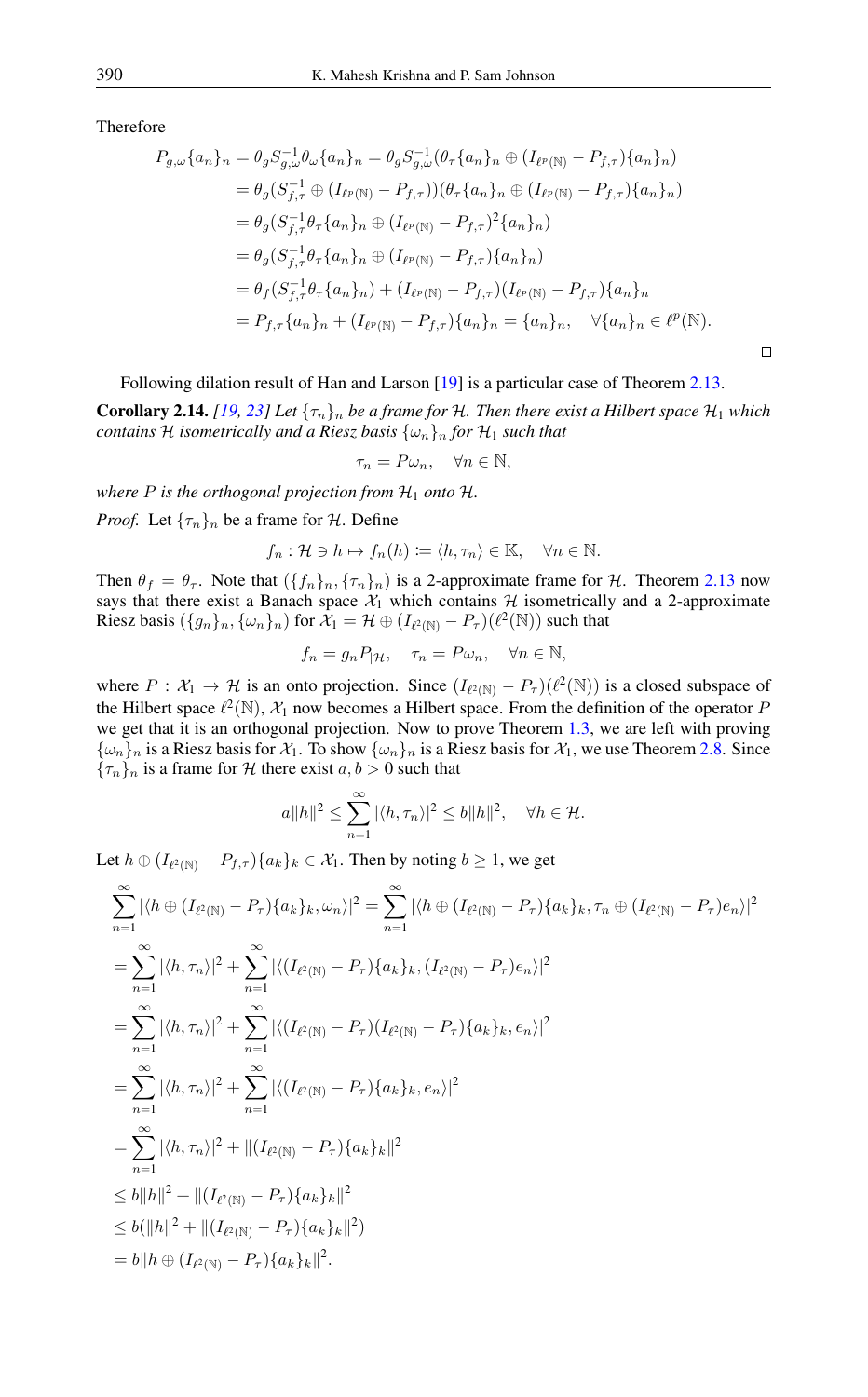Previous calculation tells that Previous calculation tells that  $\{\omega_n\}_n$  is a Bessel sequence for  $\mathcal{X}_1$ . Hence  $S_\omega : \mathcal{X}_1 \ni x \oplus \{a_k\}_k \mapsto$ <br> $\sum_{n=1}^{\infty} \langle x \oplus \{a_k\}_k, \omega_n \rangle \omega_n \in \mathcal{X}_1$  is a well-defined bounded linear operator. Next we claim that  $\sum_{n=1}^{\infty} \langle x\oplus \{a_k\}_k, \omega_n \rangle \omega_n \in \mathcal{X}_1$  is a well-defined bounded linear operator. Next we claim that

<span id="page-7-0"></span>
$$
g_n(x \oplus \{a_k\}_k) = \langle x \oplus \{a_k\}_k, \omega_n \rangle, \quad \forall \ x \oplus \{a_k\}_k \in \mathcal{X}_1, \forall n \in \mathbb{N}.
$$
 (2.3)

Consider

$$
g_n(x \oplus \{a_k\}_k) = (f_n \oplus \zeta_n (I_{\ell^2(\mathbb{N})} - P_\tau))(x \oplus \{a_k\}_k)
$$
  
\n
$$
= f_n(x) + \zeta_n ((I_{\ell^2(\mathbb{N})} - P_\tau)\{a_k\}_k) = f_n(x) + \zeta_n (\{a_k\}_k) - \zeta_n (P_\tau\{a_k\}_k)
$$
  
\n
$$
= f_n(x) + \zeta_n (\{a_k\}_k) - \zeta_n (\theta_\tau S_\tau^{-1} \theta_\tau^* \{a_k\}_k)
$$
  
\n
$$
= f_n(x) + a_n - \zeta_n \left(\theta_\tau S_\tau^{-1} \left(\sum_{k=1}^\infty a_k \tau_k\right)\right)
$$
  
\n
$$
= f_n(x) + a_n - \zeta_n \left(\sum_{k=1}^\infty a_k \theta_\tau S_\tau^{-1} \tau_k\right)
$$
  
\n
$$
= f_n(x) + a_n - \zeta_n \left(\sum_{k=1}^\infty a_k \sum_{r=1}^\infty \langle S_r^{-1} \tau_k, \tau_r \rangle e_r\right)
$$
  
\n
$$
= f_n(x) + a_n - \sum_{k=1}^\infty a_k \langle S_r^{-1} \tau_k, \tau_n \rangle = \langle x, \tau_n \rangle + a_n - \sum_{k=1}^\infty a_k \langle S_r^{-1} \tau_k, \tau_n \rangle
$$

and

$$
\langle x \oplus \{a_k\}_k, \omega_n \rangle = \langle x \oplus \{a_k\}_k, \tau_n \oplus (I_{\ell^2(\mathbb{N})} - P_{\tau})e_n \rangle
$$
  
\n
$$
= \langle x, \tau_n \rangle + \langle \{a_k\}_k, (I_{\ell^2(\mathbb{N})} - P_{\tau})e_n \rangle = \langle x, \tau_n \rangle + \langle \{a_k\}_k, e_n \rangle + \langle \{a_k\}_k, P_{\tau}e_n \rangle
$$
  
\n
$$
= \langle x, \tau_n \rangle + a_n - \langle \{a_k\}_k, \theta_{\tau}S_{\tau}^{-1}\theta_{\tau}^*e_n \rangle = \langle x, \tau_n \rangle + a_n - \langle \{a_k\}_k, \theta_{\tau}S_{\tau}^{-1}\tau_n \rangle
$$
  
\n
$$
= \langle x, \tau_n \rangle + a_n - \langle \{a_k\}_k, \{\langle S_{\tau}^{-1}\tau_n, \tau_k \rangle\}_k \rangle = \langle x, \tau_n \rangle + a_n - \sum_{k=1}^{\infty} a_k \overline{\langle S_{\tau}^{-1}\tau_n, \tau_k \rangle}
$$
  
\n
$$
= \langle x, \tau_n \rangle + a_n - \sum_{k=1}^{\infty} a_k \langle \tau_k, S_{\tau}^{-1}\tau_n \rangle = \langle x, \tau_n \rangle + a_n - \sum_{k=1}^{\infty} a_k \langle S_{\tau}^{-1}\tau_k, \tau_n \rangle.
$$

Thus Equation [\(2.3\)](#page-7-0) holds. Therefore for all  $x \oplus \{a_k\}_k \in \mathcal{X}_1$ ,

$$
S_{g,\omega}(x\oplus\{a_k\}_k)=\sum_{n=1}^{\infty}g_n(x\oplus\{a_k\}_k)\omega_n=\sum_{n=1}^{\infty}\langle x\oplus\{a_k\}_k,\omega_n\rangle\omega_n=S_{\omega}(x\oplus\{a_k\}_k).
$$

Since  $S_{g,\omega}$  is invertible,  $S_{\omega}$  becomes invertible. Clearly  $S_{\omega}$  is positive. Therefore

$$
\frac{1}{\|S_{\omega}\|^{-1}}\|g\|^2 \le \langle S_{\omega}g, g \rangle \le \|S_{\omega}\| \|g\|^2, \quad \forall g \in \mathcal{X}_1.
$$

Hence

$$
\frac{1}{\|S_{\omega}\|^{-1}}\|g\|^2 \le \sum_{n=1}^{\infty} |\langle g, \omega_n \rangle|^2 \le \|S_{\omega}\| \|g\|^2, \quad \forall g \in \mathcal{X}_1.
$$

That is,  $\{\omega_n\}_n$  is a frame for  $\mathcal{X}_1$ .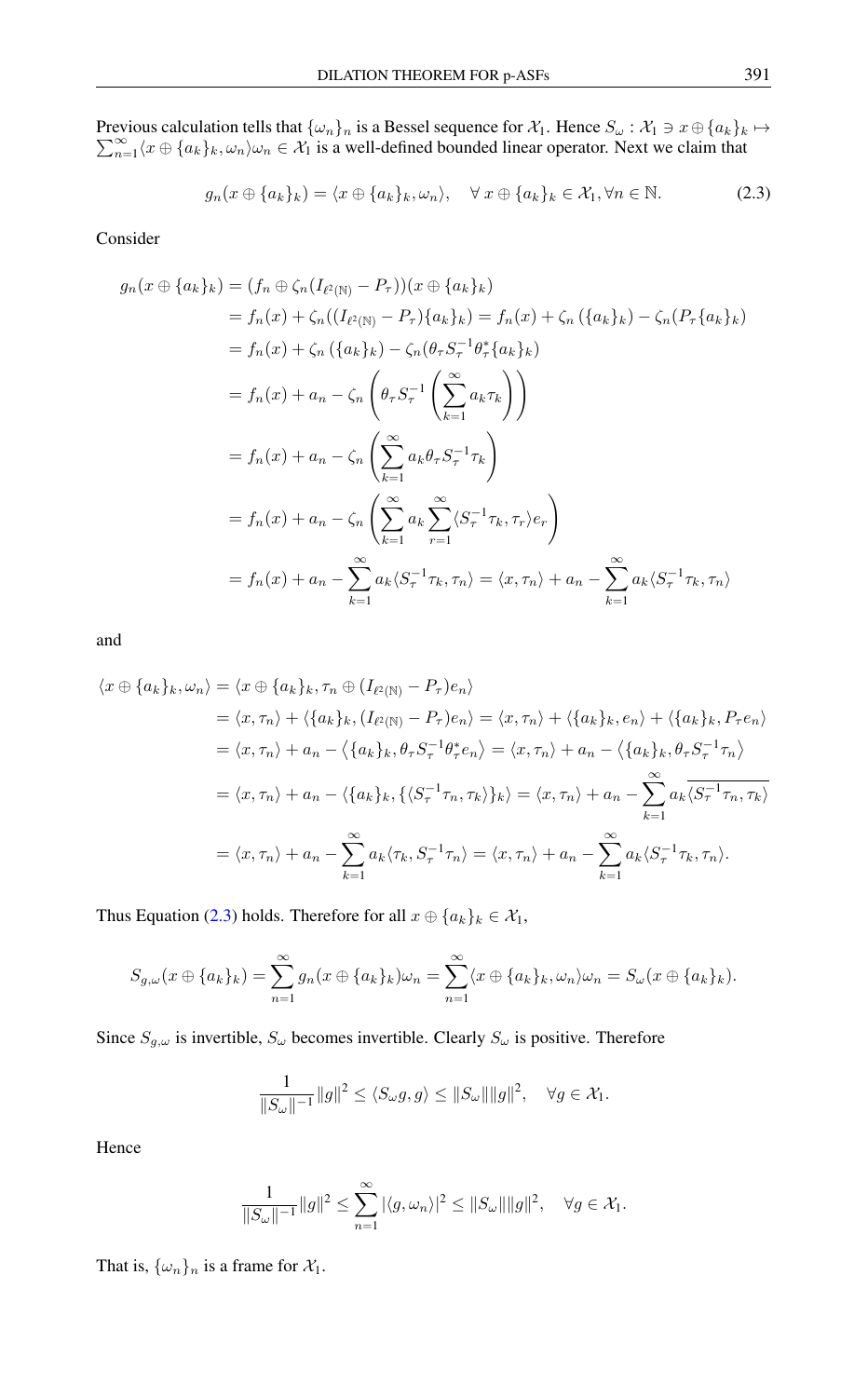Finally we show Equation [\(2.2\)](#page-2-2) in Theorem [2.8](#page-2-1) for the frame  $\{\omega_n\}_n$ . Consider

$$
\theta_{\omega}S_{\omega}^{-1}\theta_{\omega}^{*}\{a_{n}\}_{n} = \theta_{\omega}S_{\omega}^{-1}\left(\sum_{n=1}^{\infty}a_{n}\omega_{n}\right) = \theta_{\omega}\left(\sum_{n=1}^{\infty}a_{n}S_{\omega}^{-1}\omega_{n}\right)
$$
\n
$$
= \sum_{k=1}^{\infty}\left\langle\sum_{n=1}^{\infty}a_{n}S_{\omega}^{-1}\omega_{n},\omega_{k}\right\rangle = \sum_{k=1}^{\infty}\sum_{n=1}^{\infty}a_{n}\langle S_{\omega}^{-1}\omega_{n},\omega_{k}\rangle
$$
\n
$$
= \sum_{k=1}^{\infty}\sum_{n=1}^{\infty}a_{n}\langle(S_{\tau}^{-1}\oplus (I_{\ell^{2}(\mathbb{N})}-P_{\tau}))(\tau_{n}\oplus (I_{\ell^{2}(\mathbb{N})}-P_{\tau})e_{n}),\tau_{k}\oplus (I_{\ell^{2}(\mathbb{N})}-P_{\tau})e_{k}\rangle
$$
\n
$$
= \sum_{k=1}^{\infty}\sum_{n=1}^{\infty}a_{n}\langle(S_{\tau}^{-1}\tau_{n}\oplus (I_{\ell^{2}(\mathbb{N})}-P_{\tau})^{2})e_{n},\tau_{k}\oplus (I_{\ell^{2}(\mathbb{N})}-P_{\tau})e_{k}\rangle
$$
\n
$$
= \sum_{k=1}^{\infty}\sum_{n=1}^{\infty}a_{n}\langle(S_{\tau}^{-1}\tau_{n},\tau_{k}\rangle + \langle(I_{\ell^{2}(\mathbb{N})}-P_{\tau})e_{n},(I_{\ell^{2}(\mathbb{N})}-P_{\tau})e_{k}\rangle
$$
\n
$$
= \sum_{k=1}^{\infty}\left\langle\sum_{n=1}^{\infty}a_{n}S_{\tau}^{-1}\tau_{n},\tau_{k}\right\rangle + \sum_{k=1}^{\infty}\sum_{n=1}^{\infty}a_{n}\langle(I_{\ell^{2}(\mathbb{N})}-P_{\tau})e_{n},(I_{\ell^{2}(\mathbb{N})}-P_{\tau})e_{k}\rangle
$$
\n
$$
= P_{\tau}\{a_{n}\}_{n} + \sum_{k=1}^{\infty}\sum_{n=1}^{\infty}a_{n}\langle(I_{
$$

Thus  $\{\omega_n\}_n$  is a Riesz basis for  $\mathcal{X}_1$  which completes the proof.

 $\Box$ 

We now illustrate Theorem [2.13](#page-4-0) with an example.

**Example 2.15.** Let  $p \in [1, \infty)$ . Let  $\{e_n\}_n$  denote the canonical Schauder basis for  $\ell^p(\mathbb{N})$  and  ${\{\zeta_n\}_n}$  denote the coordinate functionals associated with  ${e_n\}_n$  respectively. Define

$$
R: \ell^p(\mathbb{N}) \ni (x_n)_{n=1}^{\infty} \mapsto (0, x_1, x_2, \dots) \in \ell^p(\mathbb{N}),
$$
  

$$
L: \ell^p(\mathbb{N}) \ni (x_n)_{n=1}^{\infty} \mapsto (x_2, x_3, x_4, \dots) \in \ell^p(\mathbb{N}).
$$

Then  $LR = I_{\ell^p(\mathbb{N})}$ . Example [2.12](#page-3-1) says that  $({f_n := \zeta_n R}_n, {\tau_n := Le_n}_n)$  is a p-ASF for  $\ell^p(\mathbb{N})$ . Note that  $\theta_f = R$  and  $\theta_\tau = L$ . Therefore  $S_{f,\tau} = LR = I_{\ell^p(\mathbb{N})}$  and  $P_{f,\tau} = RL$ . Then

$$
(I_{\ell^p(\mathbb{N})} - P_{f,\tau})(x_n)_{n=1}^{\infty} = (x_n)_{n=1}^{\infty} - RL(x_n)_{n=1}^{\infty}
$$
  
=  $(x_n)_{n=1}^{\infty} - (0, x_2, x_3, ... ) = (x_1, 0, 0, ...), \quad \forall (x_n)_{n=1}^{\infty} \in \ell^p(\mathbb{N})$ 

which says that  $(I_{\ell^p(\mathbb{N})} - P_{f,\tau} )(\ell^p(\mathbb{N})) \cong \mathbb{K}$ . Using Theorem [2.13,](#page-4-0)

$$
\mathcal{X}_1 = \ell^p(\mathbb{N}) \oplus (I_{\ell^p(\mathbb{N})} - P_{f,\tau})(\ell^p(\mathbb{N})) \cong \ell^p(\mathbb{N}) \oplus \mathbb{K} \cong \ell^p(\mathbb{N} \cup \{0\})
$$
  

$$
P: \ell^p(\mathbb{N} \cup \{0\}) \ni (x_n)_{n=0}^{\infty} \mapsto (x_n)_{n=1}^{\infty} \in \ell^p(\mathbb{N}),
$$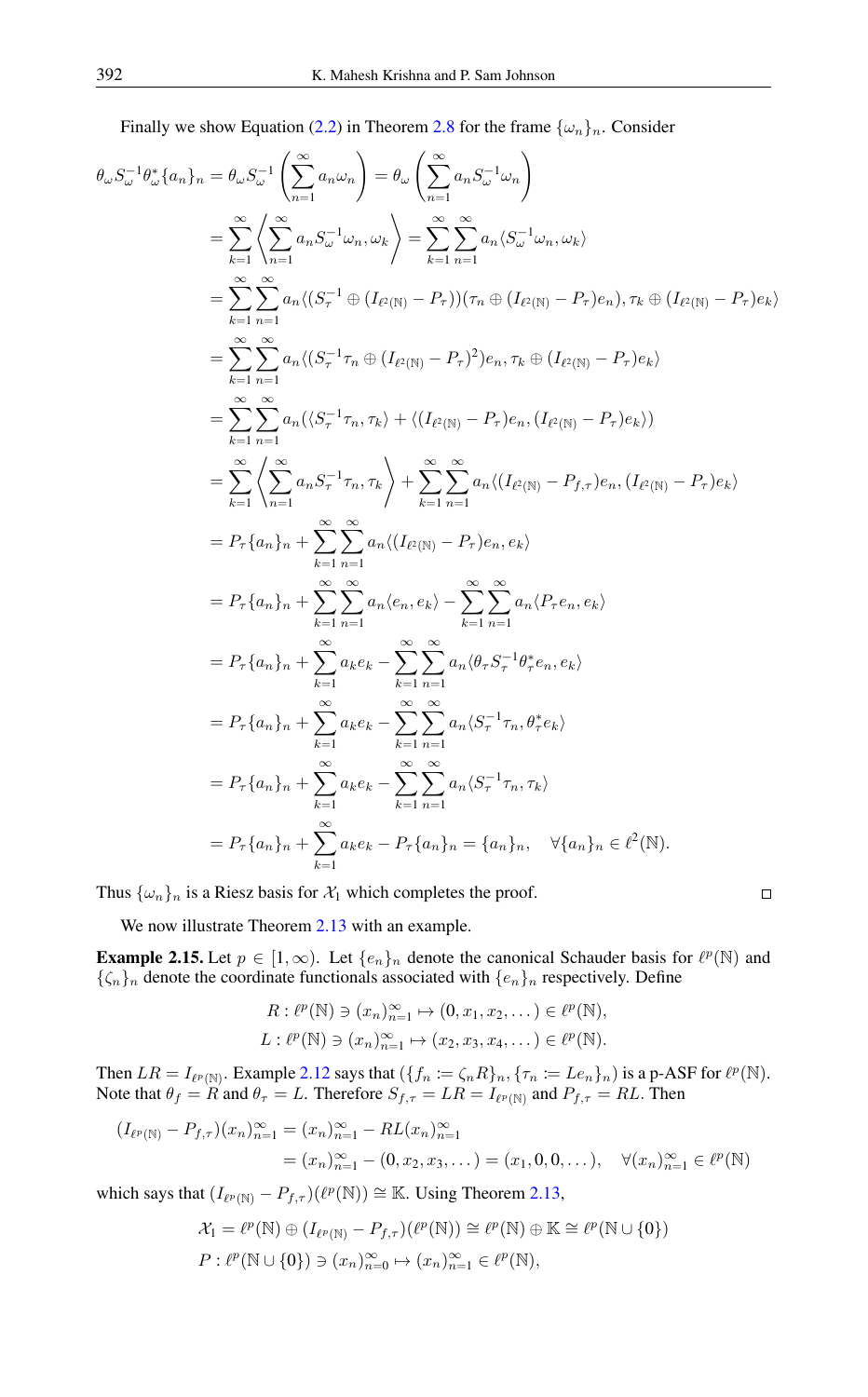$$
\omega_1 = \tau_1 \oplus (I_{\ell^p(\mathbb{N})} - P_{f,\tau})\tau_1 = Le_1 \oplus (I_{\ell^p(\mathbb{N})} - P_{f,\tau})Le_1 = 0 \oplus 0,
$$
  
\n
$$
\omega_2 = \tau_2 \oplus (I_{\ell^p(\mathbb{N})} - P_{f,\tau})\tau_2 = Le_n \oplus (I_{\ell^p(\mathbb{N})} - P_{f,\tau})Le_2
$$
  
\n
$$
= e_1 \oplus (I_{\ell^p(\mathbb{N})} - P_{f,\tau})e_1 = e_1 \oplus RLe_1 = e_1 \oplus 0,
$$
  
\n
$$
\omega_n = \tau_n \oplus (I_{\ell^p(\mathbb{N})} - P_{f,\tau})\tau_n = Le_n \oplus (I_{\ell^p(\mathbb{N})} - P_{f,\tau})Le_n
$$
  
\n
$$
= e_{n-1} \oplus (I_{\ell^p(\mathbb{N})} - P_{f,\tau})e_{n-1} = e_{n-1} \oplus RLe_{n-1} = e_{n-1} \oplus e_{n-1}, \quad \forall n \ge 3,
$$
  
\n
$$
g_n = f_n \oplus \zeta_n(I_{\ell^p(\mathbb{N})} - P_{f,\tau}) = \zeta_n R \oplus \zeta_n RL = \zeta_n R(I_{\ell^p(\mathbb{N})} \oplus L), \quad \forall n \in \mathbb{N}
$$

and  $(\{g_n\}_n, \{\omega_n\}_n)$  is a p-approximate Riesz basis for  $\ell^p(\mathbb{N})$ .

### <span id="page-9-0"></span>References

- <span id="page-9-20"></span>[1] Akram Aldroubi, Qiyu Sun and Wai-Shing Tang, p-frames and shift invariant subspaces of L p , *J. Fourier Anal. Appl.*, 7 (1), 1–21 (2001).
- <span id="page-9-10"></span>[2] William Arveson, Dilation theory yesterday and today. *A glimpse at Hilbert space operators, Vol. 207, Oper. Theory Adv. Appl.*, Birkhauser Verlag, Basel, 99–123 (2010).
- <span id="page-9-1"></span>[3] N. K. Bari, Sur les bases dans l'espace de Hilbert, *C. R. (Doklady) Acad. Sci. URSS (N. S.)*, 54, 379–382 (1946).
- <span id="page-9-2"></span>[4] N. K. Bari, Biorthogonal systems and bases in Hilbert space, *Moskov. Gos. Univ. Uˇcenye Zapiski Matematika*, 148 (4), 69–107 (1951).
- <span id="page-9-4"></span>[5] John J. Benedetto and Shidong Li, The theory of multiresolution analysis frames and applications to filter banks, *Appl. Comput. Harmon. Anal.*, 5 (4), 389–427 (1998).
- <span id="page-9-16"></span>[6] P. G. Casazza, S. J. Dilworth, E. Odell, Th. Schlumprecht and A. Zsak, Coefficient quantization for frames in Banach spaces, *J. Math. Anal. Appl.*, 348 (1), 66–86 (2008).
- <span id="page-9-13"></span>[7] P. G. Casazza, Deguang Han and David Larson, Frames for Banach spaces, *The functional and harmonic analysis of wavelets and frames (San Antonio, TX, 1999), Vol. 247, Contemp. Math.*, Pages 149-182, Amer. Math. Soc., Providence, RI (1999).
- <span id="page-9-15"></span>[8] Peter G. Casazza and Gitta Kutyniok *Finite frames: Theory and applications*, Applied and Numerical Harmonic Analysis, Birkhauser/Springer, New-York (2013).
- <span id="page-9-5"></span>[9] Stephen D. Causey, Kasso A Okoudjou, Michael Robinson and Brian M. Sadler, *Sampling: Theory and applications*, Applied and Numerical Harmonic Analysis, Birkhauser/Springer, Cham (2020).
- <span id="page-9-18"></span>[10] Ole Christensen, *Frames and bases: An introductory course*, Applied and Numerical Harmonic Analysis, Birkhauser Boston, Inc., Boston, MA (2008).
- <span id="page-9-21"></span>[11] Ole Christensen and Diana T. Stoeva, p-frames in separable Banach spaces, *Adv. Comput. Math.*, 18(2-4), 117-126 (2003).
- <span id="page-9-12"></span>[12] Wojciech Czaja, Remarks on Naimark's duality, *Proc. Amer. Math. Soc.*, 136 (3), 867–871 (2008).
- <span id="page-9-9"></span>[13] Ingrid Daubechies, Bin Han, Amos Ron and Zuowei Shen, Framelets: MRA-based constructions of wavelet frames, *Appl. Comput. Harmon. Anal.* 14 (1), 1–46 (2003).
- <span id="page-9-3"></span>[14] R. J. Duffin and A. C. Schaeffer, A class of nonharmonic Fourier series, *Trans. Amer. Math. Soc.* 72, 341–366 (1952).
- <span id="page-9-17"></span>[15] D. Freeman, E. Odell, Th. Schlumprecht and A. Zsak, Unconditional structures of translates for  $L_p(\mathbb{R}^d)$ , *Israel J. Math.*, 203 (1), 189–209 (2014).
- <span id="page-9-8"></span>[16] Debasis Haldar and Animesh Bhandari, Characterizations of multiframelets on Qp, *Anal. Math. Phys.*, 10 (4), Paper, No. 75, 14, (2020).
- <span id="page-9-7"></span>[17] Bin Han, *Framelets and wavelets: Algorithms, analysis, and applications*, Applied and Numerical Harmonic Analysis, Birkhauser (2017).
- <span id="page-9-14"></span>[18] Deguang Han, Keri Kornelson, David Larson and Eric Weber, *Frames for undergraduates, Vol. 40, Student Mathematical Library*, American Mathematical Society, Providence, RI (2007).
- <span id="page-9-11"></span>[19] Deguang Han and David Larson, Frames, bases and group representations, *Mem. Amer. Math. Soc.*, 147 (697), x+94 (2000).
- <span id="page-9-19"></span>[20] Christopher Heil, *A basis theory primer*, Applied and Numerical Harmonic Analysis, Birkhauser/Springer, New-York (2011).
- <span id="page-9-6"></span>[21] Christopher Heil, *Wiener amalgam spaces in generalized harmonic analysis and wavelet theory*, Thesis (Ph.D.), University of Maryland, College Park, MI (1990).